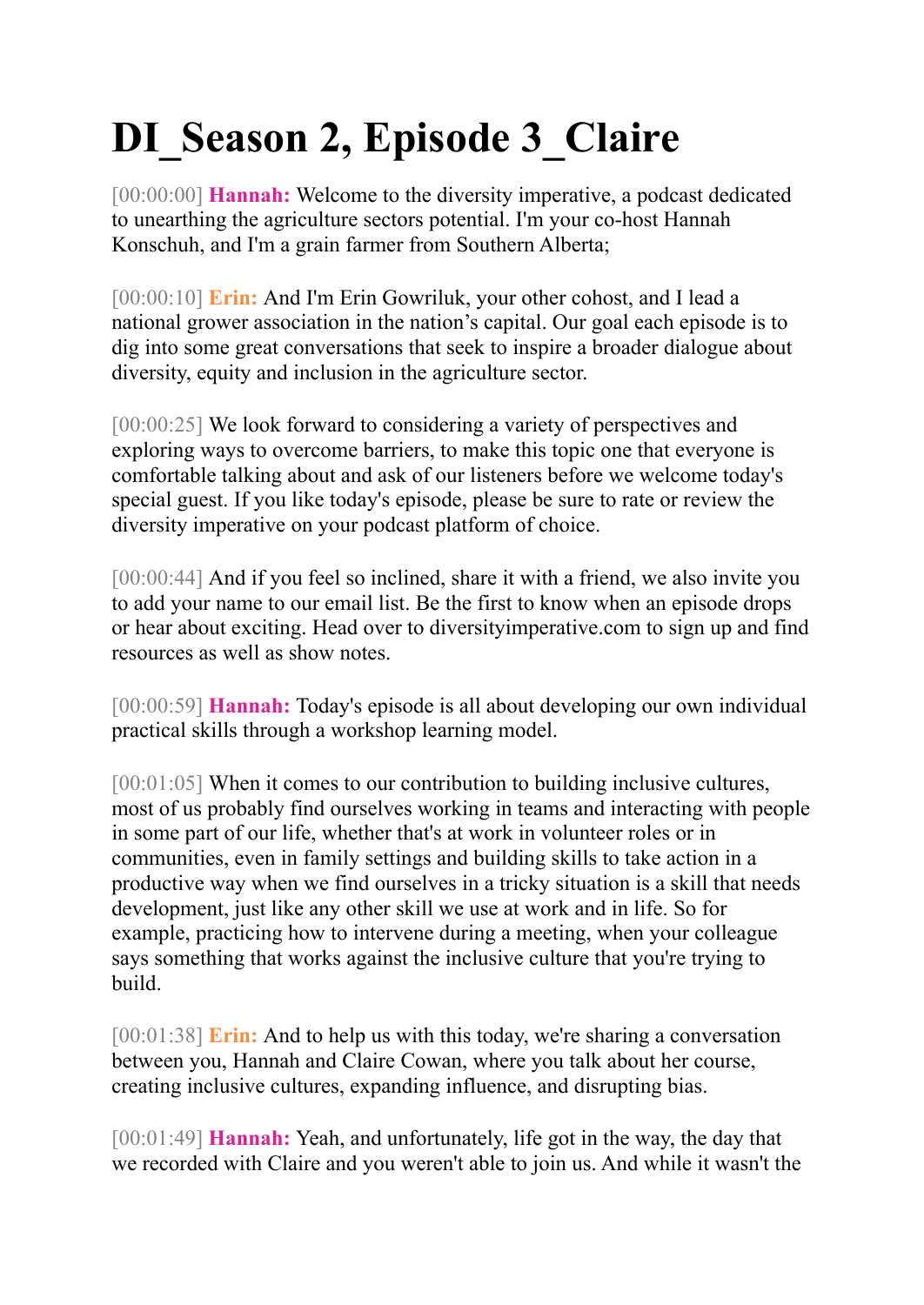same without you, Erin, Claire shared some tremendously helpful insights with me about what our spheres of influence actually are as individuals, and how we can use those spheres of influence to our advantage in growing inclusion around us, as well as how we can all practice bias, disrupting behaviors and spoiler alert, there are no fancy prerequisites required to do this work that Claire will talk about.

[00:02:17] **Erin:** That's right. And as Claire says, just courage and practice required. It was an incredible conversation, Hannah and I was really sorry to have missed it, but what a valuable resource this workshop is for the agriculture sector.

[00:02:28] **Hannah:** A hundred percent agreed.

[00:02:30] **Erin:** So a little more about Claire before we get to the rest of the episode. Claire is an entrepreneur in the seed industry and a consultant focused on strategic problem, solving communications, diversity, equity, and inclusion. She has over 10 years of experience in agriculture and has worked closely with farmers, retailers, crop protection and seed companies. Her experience working for multinational corporations, farmer led organizations, and as an ag journalist gave her a broad understanding of Canadian agriculture as a presenter and trainer Claire weaves together well-researched content with industry-specific storytelling to create engaging action-oriented presentations and workshops. Claire has a creatively driven and logically guided approach to problem solving, and she embraces an Explorer's complexity.

[00:03:17] She's accomplished at identifying key issues and distilling information into easy to digest material. And in addition to her workshops and consulting, Claire is the CEO of the seed company north American plant genetics, and has both Canadian and foreign partners.

[00:03:36] **Hannah:** Welcome to the diversity imperative, Claire.

[00:03:39] **Claire:** Hi, Hannah and Erin. Thank you so much for that wonderful intro!

[00:03:43] **Hannah:** Of course. And we're just so glad to have you, and of course, Erin wishes, she could be here with us today. My first question for you is about the motivation behind developing, creating inclusive cultures, the workshop.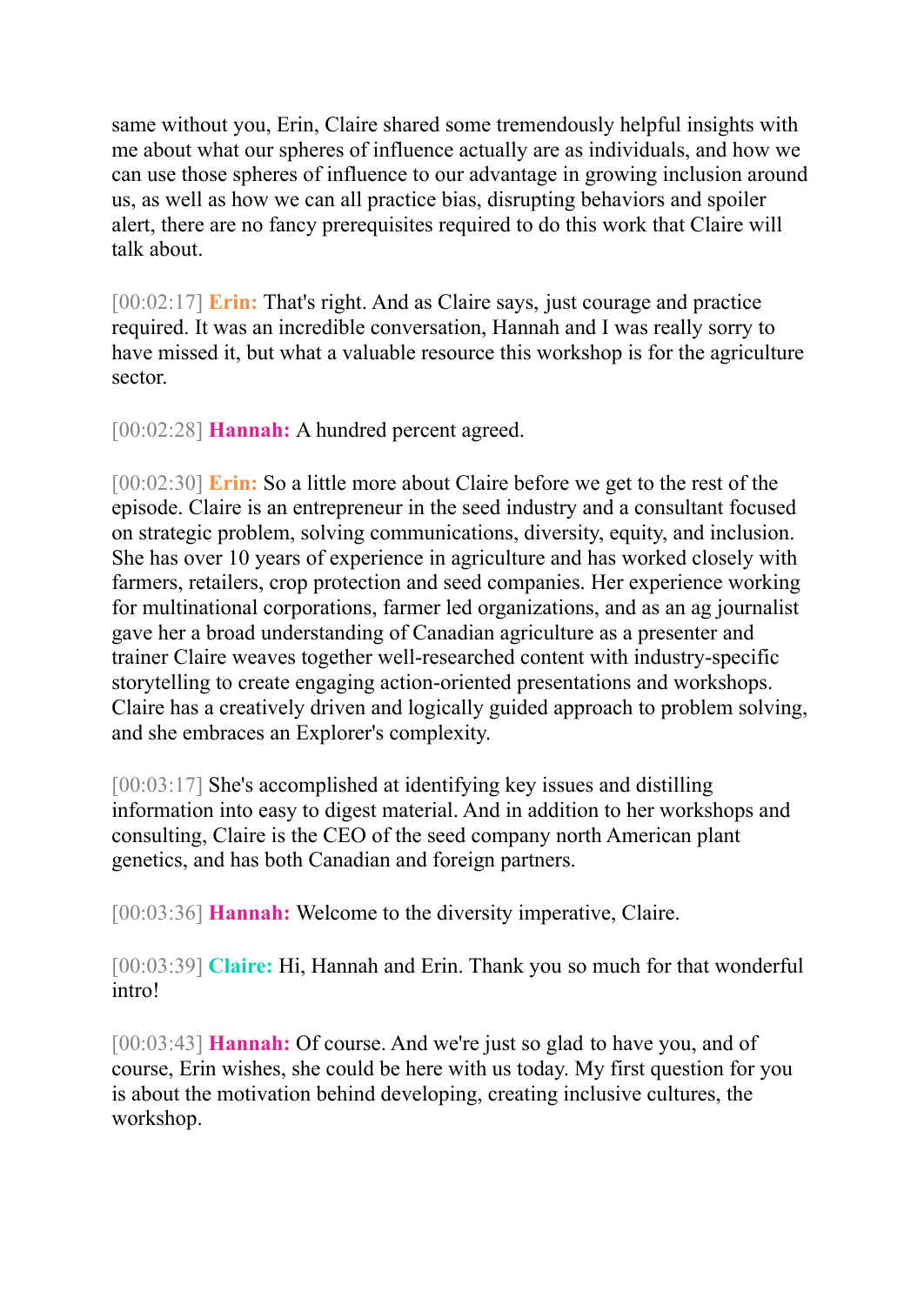[00:03:55] Can you tell us how the course came to be and what prompted you to develop this course? And I'm curious if you had the agriculture sector in mind when you did so.

[00:04:02] **Claire:** Creating inclusive cultures, it's a workshop focused on two key areas. Um, the first being how every person has the capacity to create an inclusive culture by working within and expanding their own sphere of influence.

[00:04:16] And then the second part is about how people can disrupt bias. When they see discrimination or harassment. It was really born out of my desire to make diversity, equity and inclusion actionable within the ag industry. I am not a DEI expert. I'm not an HR professional. Um, but what I do have is uh, over a decade of experience working in agriculture.

[00:04:40] And like you mentioned, in my lovely intro, I've worked with a lot of different types of groups and these experiences have helped me understand that, while our industry is excellent at tackling a lot of big issues, we're not so great at talking about some of the thorniest issues like racism or sexism, ableism, or homophobia.

[00:05:02] I'm a person who likes to talk about hard things, and I believe that agriculture will continue to thrive and grow only if we are able to create an industry that is welcoming and inclusive to all types of people. And so, while I tailor this workshop to each organization and group, um, specifically, it is very agriculture specific.

[00:05:26] I rely on a lot of storytelling, um, to get right into pragmatic and actionable ways everyone can contribute to creating a culture that is welcoming and inclusive to everyone.

[00:05:41] **Hannah:** Nice. And I really like what you said about, um, how you kind of lean into the hard things and you like to talk about hard things.

[00:05:47] I think for a lot of us, The, the easy thing is to just sort of move on from that, you know, that hard thing, but practicing how to do that and getting more comfortable with that is, is really important. I think. So I wanted to ask you more specifically about the title of the course, um, and specifically the terms "expanding your influence" and "disrupting bias."

[00:06:07] Can you elaborate on those two terms that you use a bit for us?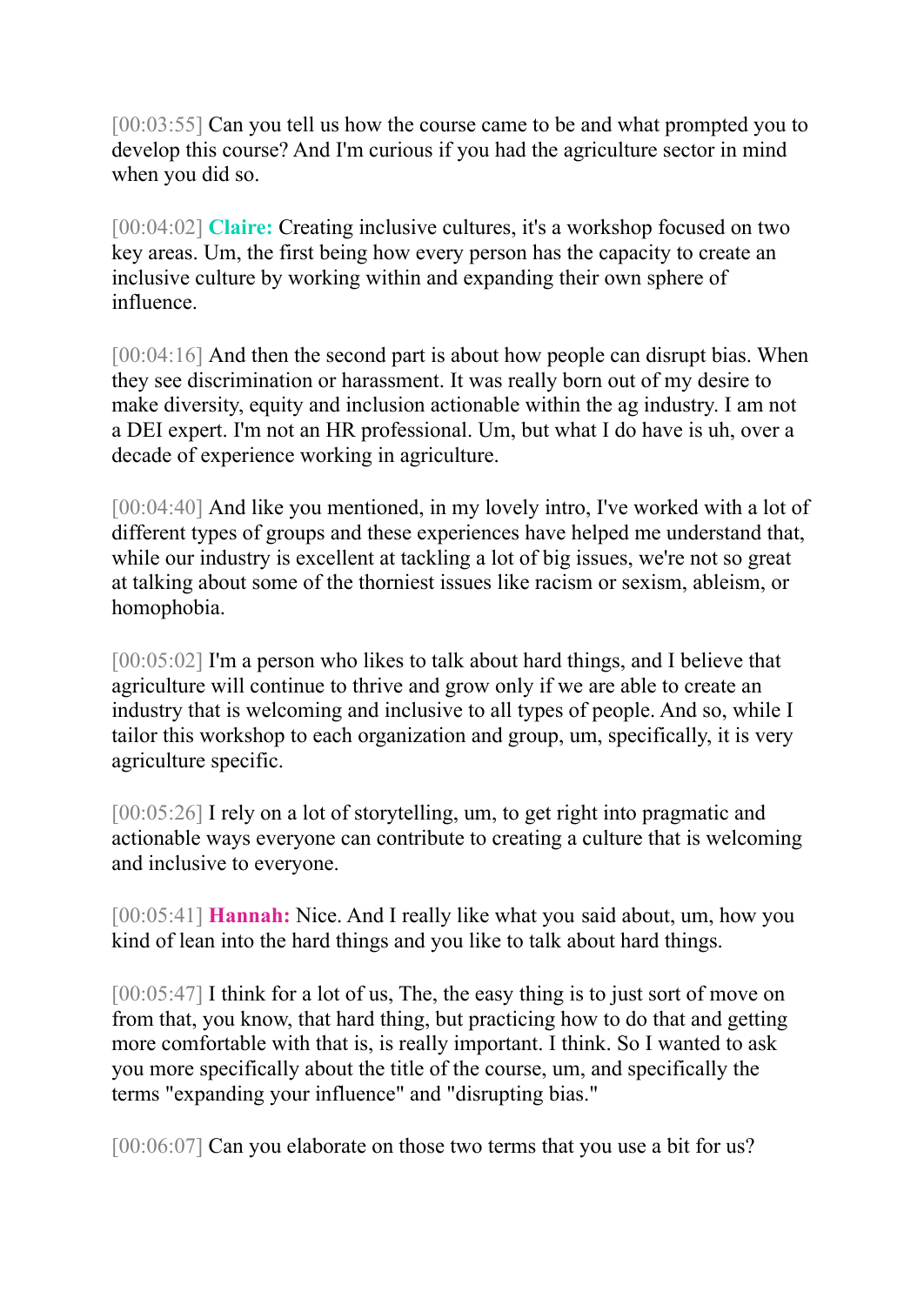[00:06:11] **Claire:** Yeah, absolutely. I think it's important to recognize that while everyone has the capacity to create an inclusive culture, not everyone has the same sphere of influence. So a manager in a company has a larger sphere of influence than a junior employee.

[00:06:26] The chair of a board of directors has a larger sphere of influence than a brand new board member. Um, this is just a function of, um, our roles and where we are in our careers and in our communities. Um, the workshop outlines actions that people can take at each sphere of influence and how people can push their own comfort level to expand that sphere and have a bigger influence on creating an inclusive culture.

[00:06:52] So it's really about understanding those spheres of influence and how you can work within and grow your own sphere to create a culture where everyone feels welcome and like they can fully contribute. On the other end of the side is disrupting bias. And that is a critical part of creating an inclusive culture.

[00:07:13] So critical that I pull it out and it's a whole one half of this workshop. You can have all the right policies, value, statements, and trainings in place, but if you allow discrimination, bias or harassment to go unchecked in your organization or your business or your community, those efforts, are kind of meaningless. But disrupting bias is not intuitive, it takes skill, it takes courage, and ultimately it takes practice. I really enjoy getting to specific words and actions people can use if they come across bias or discrimination or harassment in the industry so that they can feel comfortable taking an action. And. Taking a stand on creating an inclusive culture. So people feel welcome and defending people that are being excluded.

[00:08:02] **Hannah:** Yeah. And I mean, thinking about courage and practice, those are really all things that we can all cultivate in ourselves, right? That's not a, a huge list of professional requirements that it takes to, to, you know, try to improve our skills in these areas.

[00:08:18] The important, I think too. So I'm thinking about all the people that I know that are really, um, tuned into diversity, equity, inclusion, and belonging work either at work or in their community. And a lot of them are, are hungry for practical skills. So I see this, this workshop as a way for them to, to really sort of tap into that, um, type of learning. And for me personally, because I have the benefit of knowing you both professionally and personally, Claire, I've had some of that one-on-one coaching with you where I've said, oh, this unfortunate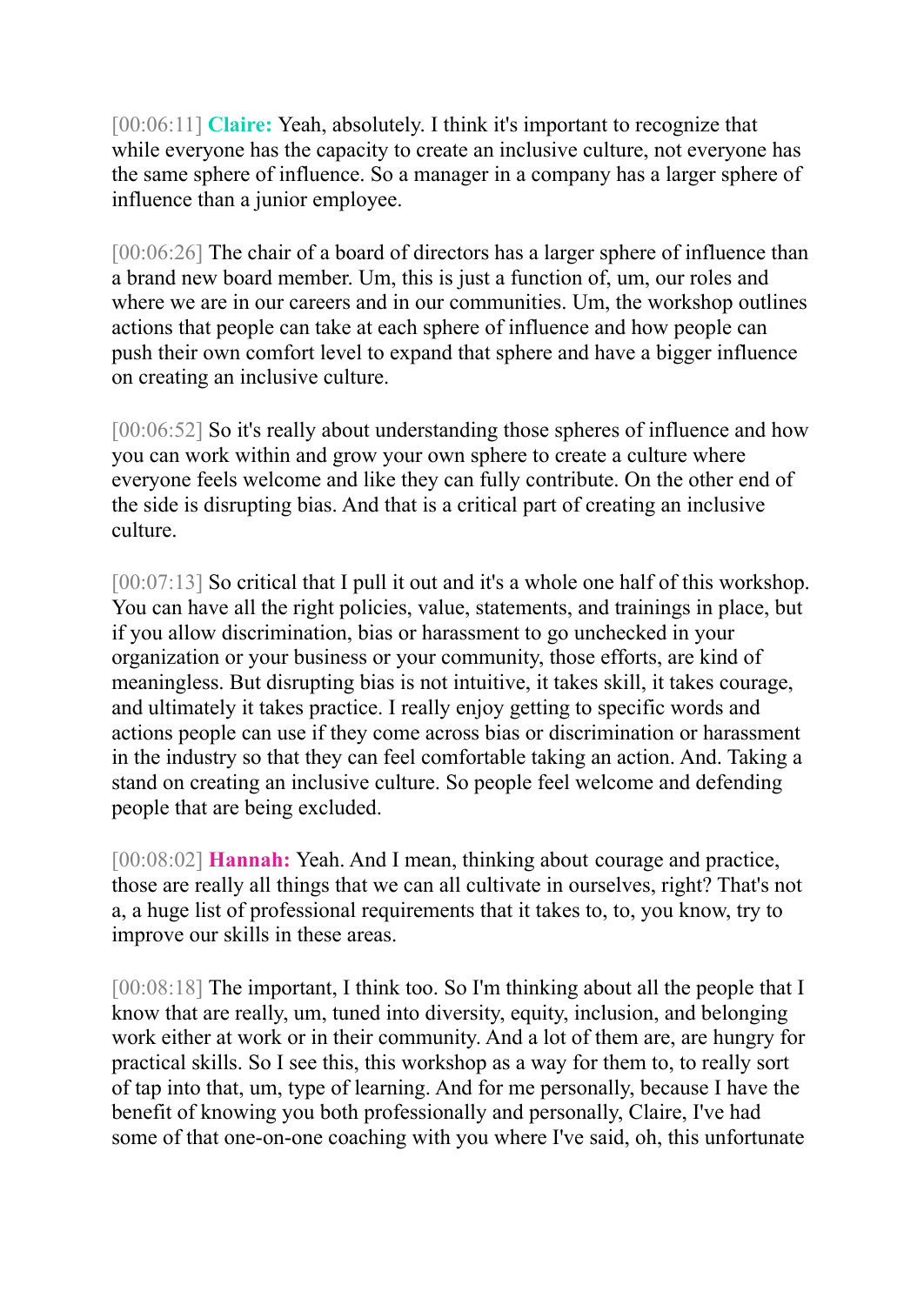thing happened today. And I wished I would have said this. And then you were able to sort of almost give me like a script that I can practice for next time.

[00:09:03] So, I mean, that's really important for me and I hope. That, that that's what people would get out of your course too, is that they leave there going, well, next time, this happens, then I then have this language and these skills in my back pocket to be able to implement. Is that sort of a fair characterization, do you think?

[00:09:20] **Claire:** Yeah, that's really, what I'm trying to do with this workshop is I'd like to give people pragmatic and specific, um, tools to put in their toolbox so that they can feel confident and comfortable responding, um, to bias or discrimination and also comfortable and confident in creating, you know, doing more positive things that create an inclusive culture.

[00:09:44] A lot of that is born out of, you know, I've struggled myself to make, you know, say the right thing or, um, do the right thing. And I think, uh, we all benefit when we are, uh, willing to learn from our past mistakes and share those with others. So that's where a lot of the storytelling comes in in, um, this workshop.

[00:10:05] **Hannah:** So you have, you have different ways that you can scale the course. And you have an offering specifically for people in leadership positions in the agriculture sector. Tell us a bit about that and how power, risk, and privilege enter the conversation in that version of the course.

[00:10:22] **Claire:** Yeah. So we talked about, um, different spheres of influence and those spheres are really determined by three key elements, power, risk, and privilege. Those with the most power, the most privilege and the least risk, have a much greater responsibility to create an inclusive culture, than those who have more risk, less power, less privilege. So everyone loves to talk about empowerment, but I find that no one loves to talk about power. Um, except me, I love talking about power and I think it's really important that we talk about power explicitly so that we can ensure we're using it responsibly.

[00:11:02] So in the general workshop, I give a range of actions. People can take to create an inclusive culture, including very passive and zero risk options that are accessible to those with the smallest spheres of influence, but leaders, um, and senior managers, um, are in a much greater position to create an inclusive culture.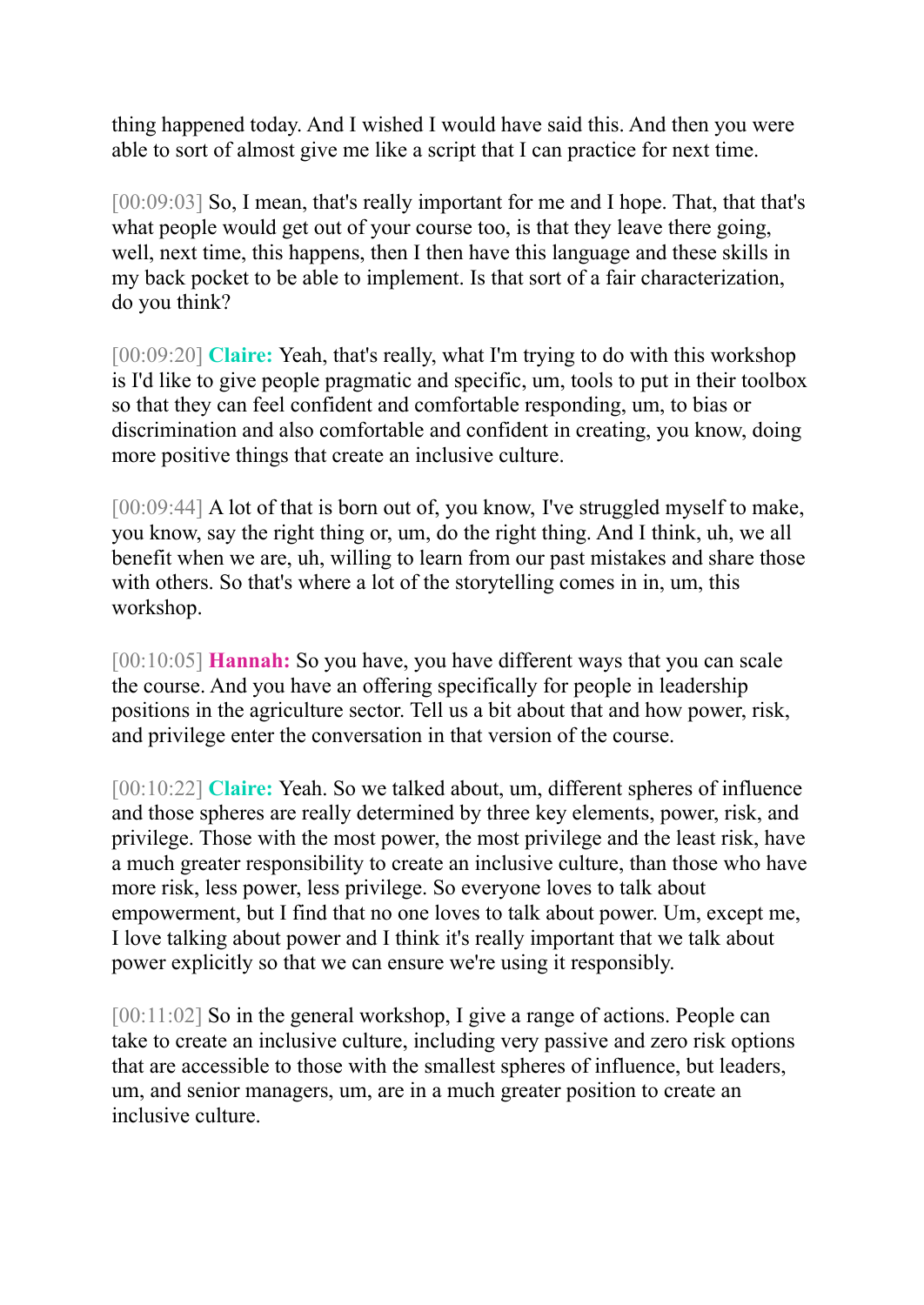[00:11:23] They have a large sphere of influence and therefore they have more responsibility to create an inclusive culture. Research shows that 45% of employee experiences of inclusion are a direct result of their managers actions. And so in the leadership version of the creating inclusive cultures workshop, I focused more on actions, um, that with more impact to create an inclusive culture and efforts that begin to tackle, um, bigger picture equity issues.

[00:11:55] So the general workshop is really accessible to people from all spheres of influence, but I've also created a tailored version that is a little bit more challenging and, um, really more focused on, uh, the bigger picture actions that leaders should be taking to create an inclusive culture.

[00:12:16] **Hannah:** Nice. Yeah. And that stat, you shared about the, um, sort of inclusive experience being linked to manager's actions.

[00:12:23] If people were ever doubting that they had a role to play in the workplace. I think that really sort of confirms that, right. That the, the everyday actions we take is as colleagues and managers really matter. So often it takes. The opportunity to put new skills into practice for folks to really get comfortable and confident utilizing those skills.

[00:12:43] Can you take us through briefly what that looks like in the workshop in terms of giving people the chance to practice some of these skills?

[00:12:49] **Claire:** Yeah. So workshop participants don't have to listen to me, drone on for three hours. Although I could absolutely manage that, but I choose not to. Um, so there are really three key elements to the workshop.

[00:13:01] So, you know, one is formal presentation. Um, the, then there's also question and answer periods with the bigger group, depending on the size of the group. Um, and then also the really critical element is small breakout discussions of three to six people. And magic really happens in these small breakout groups.

[00:13:20] Some of the breakout group questions focus on past reflection and experience, um, where people in those small groups can share about experiences they've had or actions that they've taken, whether they were successful or maybe not as successful as they hoped. And they can share that information amongst the small group. And other times in other work, breakout sessions I provide scenarios for the group to discuss: if you were in this situation at a trade show, um, how would you, how would you utilize some of the, um, intervention tactics that we've talked about? What would, what would some options for you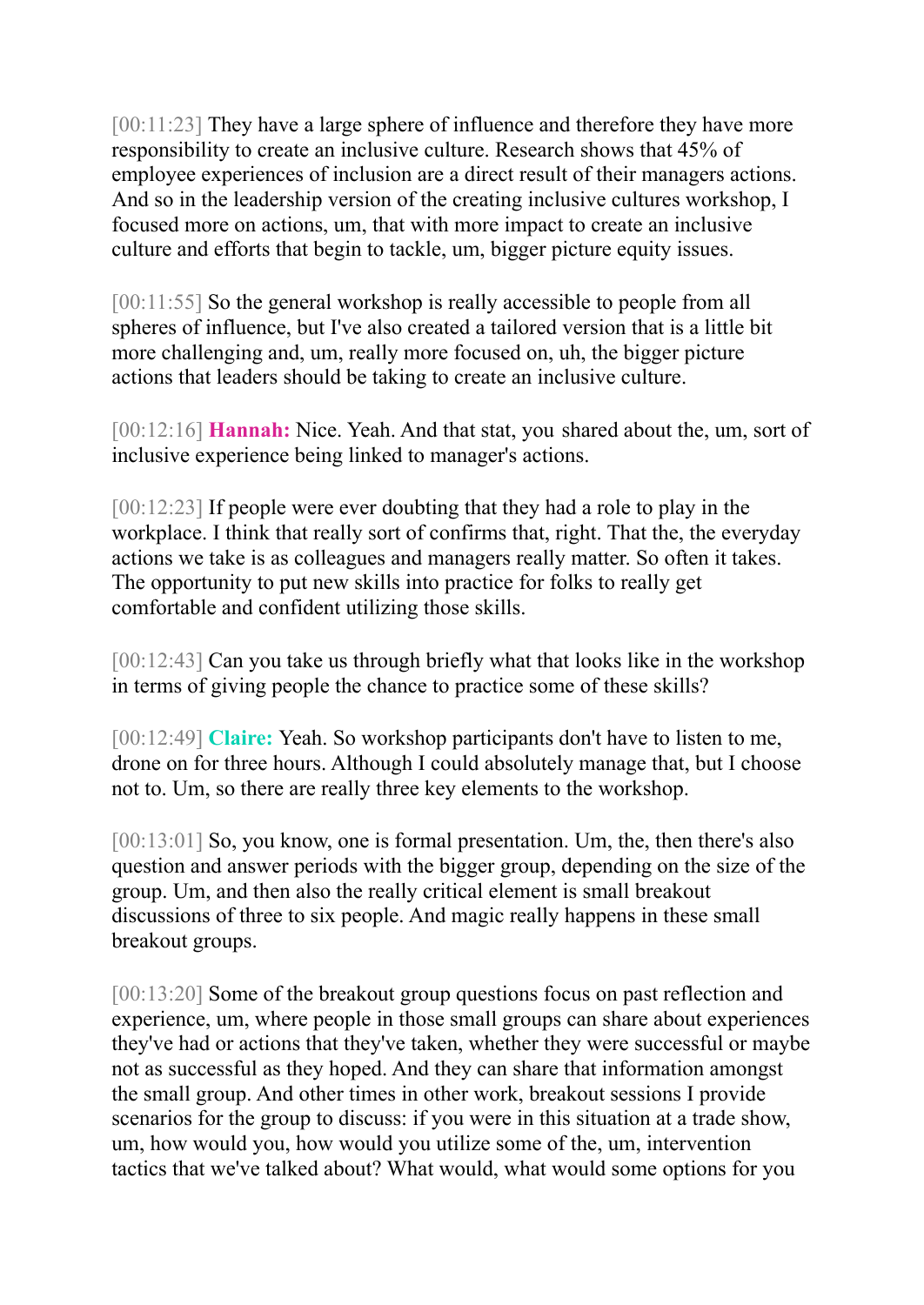to do? What would that look like? What would people's responses be? So people can really discuss and open up about, um, what they might do and play around and, and try out some of the, some of the tactics that we've talked.

[00:14:11] **Hannah:** Okay. Nice. So then I'm curious about, you know, people's willingness to ask questions that they'd never been able to ask, or they've never felt comfortable asking.

[00:14:22] Um, so how do you, what's your thoughts on, um, creating a learning environment without shame and the importance of psychological safety?

[00:14:32] **Claire:** Yeah. So I work really hard to make people safe, to learn and share when you're tackling issues like racism, sexism, ableism, and homophobia. It can be very uncomfortable.

[00:14:43] My goal is not to make people comfortable. Learning often causes discomfort regardless of what you are learning. Um, and I think we all benefit from experiencing some discomfort, but my goal is to ensure that people are not so uncomfortable, that they shut down and turn off and stop learning. My goal is to encourage exploration focused on progress, not on shame, and it's really to help people feel safe enough to, um, feel that discomfort and continue to work through it.

[00:15:16] **Hannah:** So, you facilitated this course to a number of, of organizations and teams in our sector. And what's the response been like in terms of the, this hands on learning model for people? Because I'm thinking that maybe this is the first time that they've had a chance to really practice this type of skill development.

[00:15:35] **Claire:** Yeah, there's been such a wide range of responses and it's, it's been overwhelmingly positive. Um, many people are relieved to shine, a light on topics that are often buried or brushed aside. Um, and there's also a lot of, you know, a lot of people that are that work really hard to work through their discomfort, which I, I really love to see. And I really, um, it shows a lot of strength.

[00:15:59] Um, so a lot of people couch their questions or comments with the frame. I don't want to say the wrong thing, or I don't know how to ask this, but those are my favourite questions and favourite conversations to have. Uh, I think that they are, um, really effective ways to learn.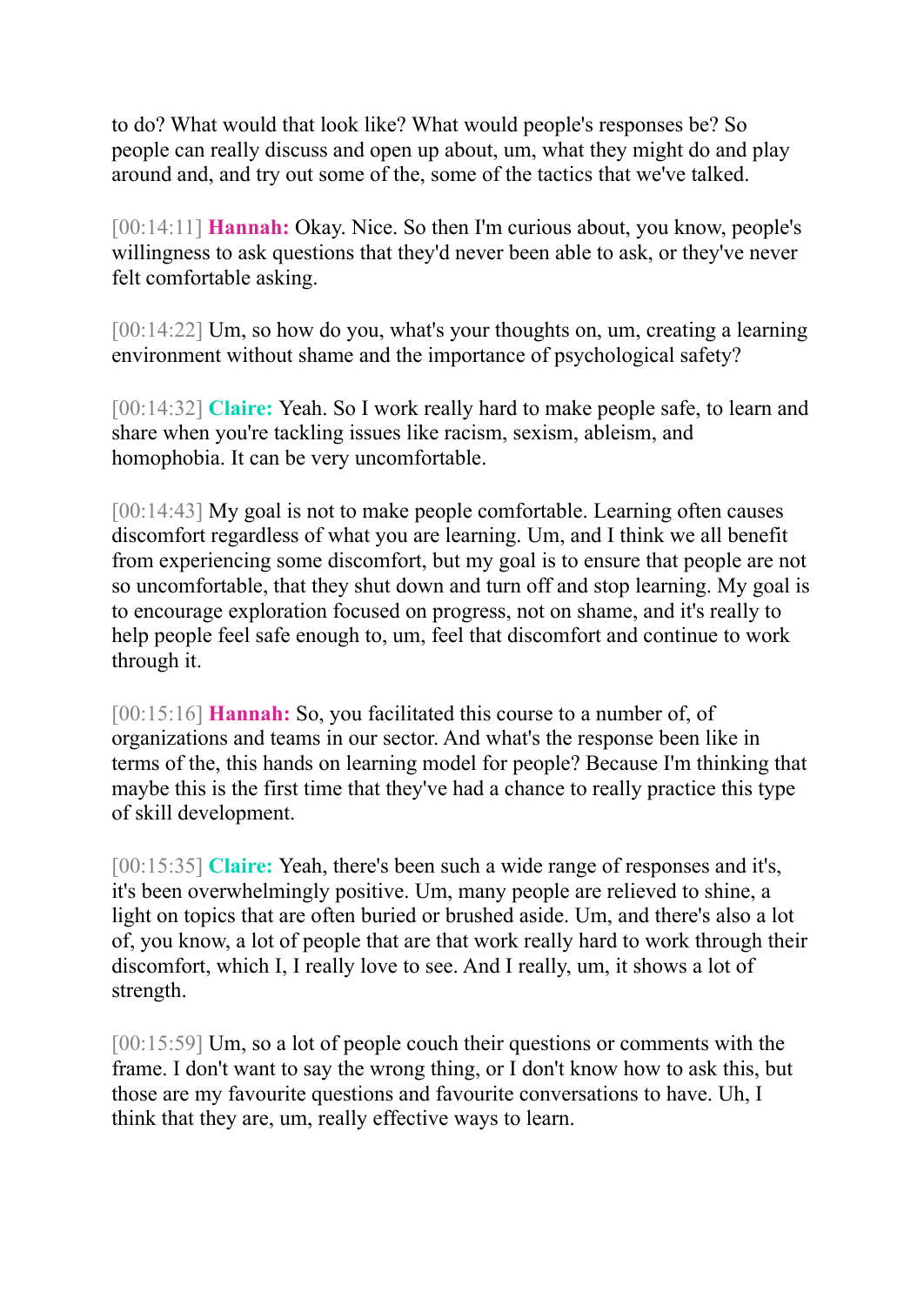[00:16:16] Um, I think in order to learn, people need to get a little bit vulnerable and, you know, share a little bit about what you don't know. And I think that's a really powerful way to do it. I hope, um, ultimately that people take this workshop and treat it really just as a starting point, um, new skills take practice, and ultimately the workshop introduces people to some new skills, um, that they will need to practice before they get good at them. With some organizations, um, I've provided some facilitated, uh, discussion guides to have at small meetings or, you know, water cooler chats after the, after the workshops. So they can continue having these discussions that are often, um, you know, not common in the workplace, but making them more, um, more accessible and, uh, helping people continue learning after the workshop is finished.

[00:17:15] **Hannah:** I'm curious about the advice you would give to someone who is on the receiving end of this type of intervention or this type of skill that we've been discussing today. Because I think normalizing, this is probably just as important as learning how to take action. So what advice would you give to someone who has just had a friend or a colleague speak up regarding something they've said or done that they've identified as problematic or harmful.

[00:17:40] **Claire:** I love this question so much, and this is a specific part of the workshop because they think it is so critical. Um, much of the workshop, like I said before, is storytelling and much of that storytelling is about mistakes that I have made. No one is perfect all of the time.

[00:17:56] And being made aware that you have offended somebody or made somebody feel excluded. Is a legitimate gift. That sounds kind of corny, but it's an opportunity to learn and to grow. Um, but in order to get there, you really have to fight some serious defensive instincts. The most important thing to do when someone gives you tough feedback is to breathe.

[00:18:23] To resist that urge to immediately defend yourself is really challenging. And especially when it comes to topics around identity, um, it can often feel like people are attacking your character. Um, What we talk about in this workshop, and what I talk about in this workshop is that it is not your, not, your goal isn't to attack somebody's character; it's, it's giving people an opportunity to learn and grow. So if you can push through that initial discomfort and defensiveness, you're in a much better position to listen and learn. And if someone is going to take the time to explain to you why they've offended them, why you've offended them or why, um, that experience may be different for them than it is for you.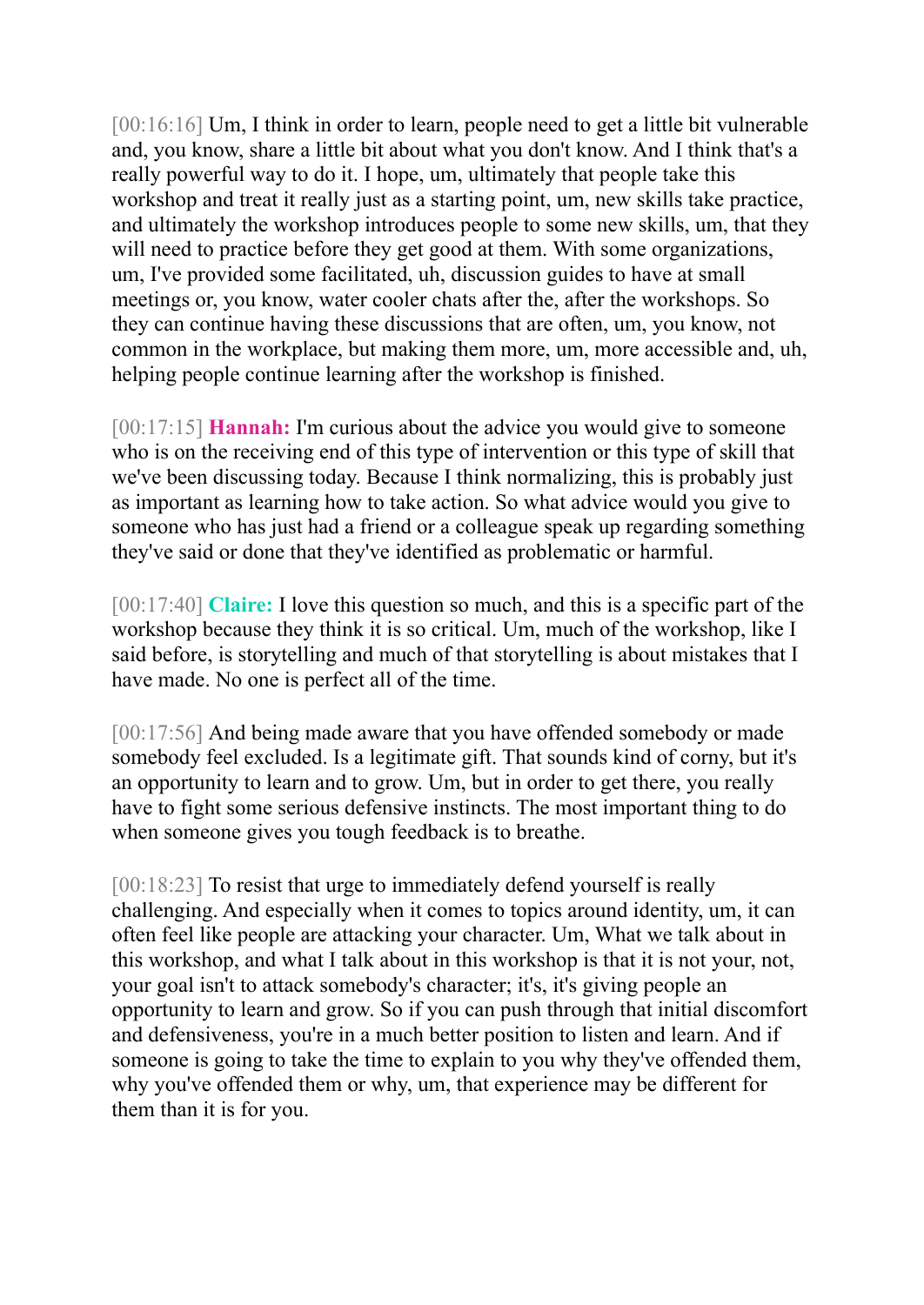[00:19:11] It's good to remember how much courage that takes. For somebody to bring that to you and to really respect their efforts by listening, if they, if people aren't necessarily willing or interested in helping you and understand more fully, um, why that impacted them that's okay too. Not everybody has the capacity to give you a detailed history of why something may have hurt them. Um, And, and that's fine. You have a lot of opportunities. You can do a Google, you know, look it up yourself. Um, seek out writing tweets, articles, videos from different types of people to do the work yourself, to figure out why, um, you know, maybe some of the actions that you've done may have caused harm to different groups of people.

[00:19:58] And so, so I think, you know, there's, there's two ways and the big way is to see that as a gift and to be willing, to do some work yourself, to figure out and better understand somebody else's perspective. If you're given the opportunity, apologize well. Even if you don't understand why you've harmed someone, even if you never intended harm, you can still apologize well.

[00:20:22] Intent absolutely matters in many things, but impact matters more. If the impact of your actions has caused someone harm, you should apologize. And finally, you should try to do better. Maya Angelou, she has this amazing quote that lots of people know, you know, she said, "Do the best you can until you know, better. And when you know better, you do better."

[00:20:46] So it's a, it's important, you know, not to beat yourself up. Everybody makes mistakes, but it's important to focus on how you can, um, Improve and learn and do better in the future.

[00:20:59] **Hannah:** I really, I really liked everything you said there. And I, the one thing I'll mention is, is the reframing.

[00:21:05] You said where it's a gift, right? So you can go off for the rest of your day, not knowing that you said something that potentially harmed someone else, or you can think about it differently and think about it as a gift for you to improve. So I just, yeah, I loved, I loved all that, Claire. Thanks so much. So I think that's actually a perfect place to wrap this.

[00:21:23] So I wanted to thank you for joining me today and for sharing your expertise. Can you close us off by telling our listeners a bit more about where they can find you and more info about the creating inclusive cultures workshop?

[00:21:36] **Claire:** Yeah, absolutely. People can find me online at clairecowan.ca. Um, you can also find me on Twitter at Claire S Cowan. Um,